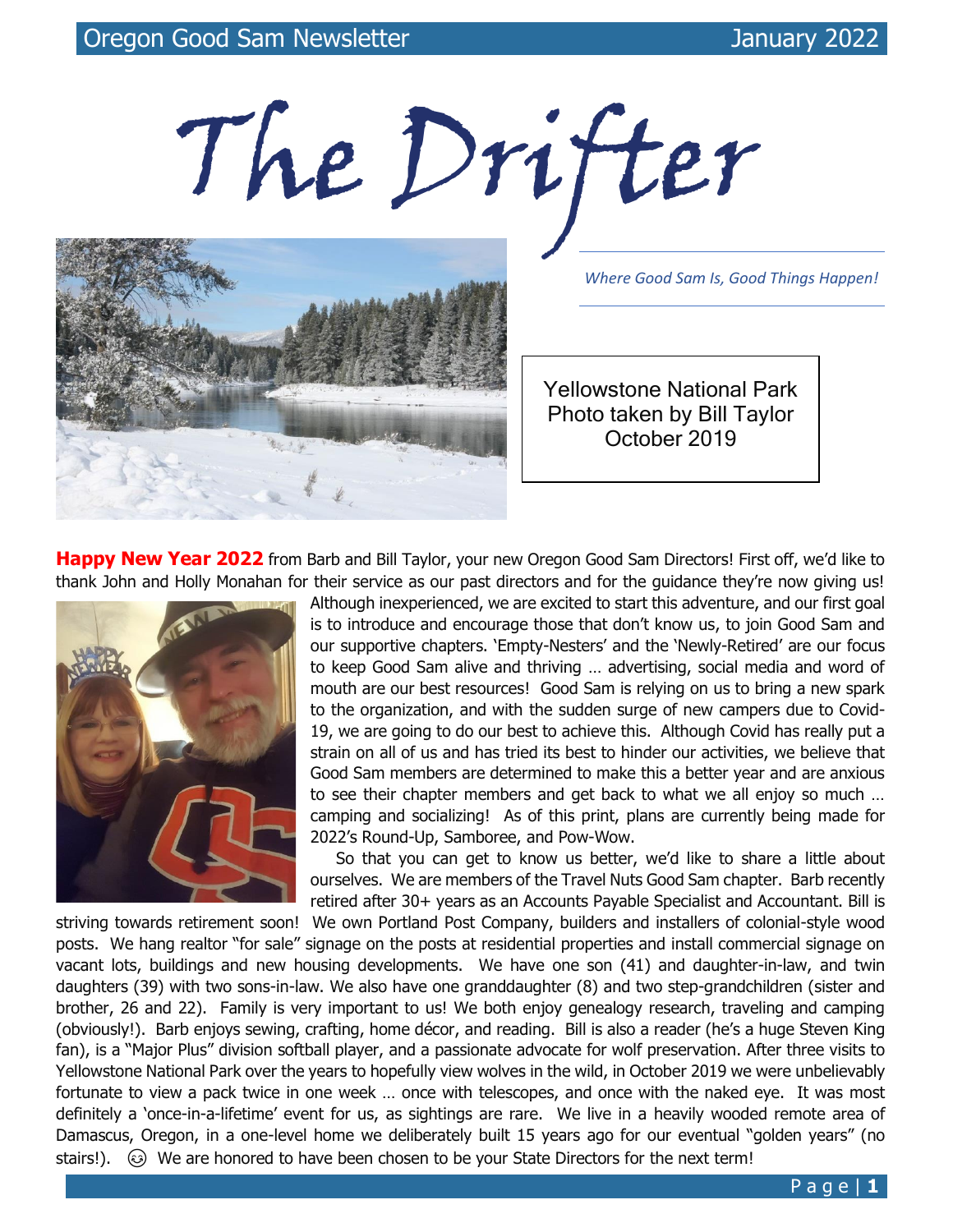# UPCOMING 2022 EVENTS !!

Westerners Round Up Wapiti RV Lincoln City, OR April 28 - May 1, 2022

Spring Gathering State Meeting Wapiti RV May 1 – 2, 2022

Oregon Good Sam Samboree Polk County Fairgrounds Rickreall, OR June 16 – 19, 2022

Wy-East Pow-Wow Hood River County Fairgrounds Hood River, OR August 25 - 28, 2022

WATCH FOR DETAILS AND REGISTRATIONS IN UPCOMING ISSUES OF THE DRIFTER !!

We are in great need of Assistant State Directors !! We have a current vacancy for WyEast Pioneers, and perhaps two on the eastern side of our state. Light duties include joining staff Zoom meetings once a month (if possible), to forward The Drifter via email to select chapters in your area, and to help support Good Sam events. If you are unable to fulfill your current position as an Assistant Director, please let us know so that we can fill the vacancy just as soon as possible. Chapters will not get The Drifter or any important notifications if we don't have the support of Assistant Directors. Please contact us today to offer your help and for the opportunity to work with great people !! Thank you, volunteers !!

### **DID YOU KNOW …**

A 300-piece puzzle, such as Dowdle's "Camping Adventure", fits perfectly on your RV's dining table and just takes part of an afternoon to complete? Great rainy day project when you're stuck indoors or are looking for a few relaxing hours !!

#### **Great Games To Stock In Your RV**

- 1. Yahtzee: National Parks Edition
- 2. Sequence
- 3. Mexican Train
- 4. Rack-o
- 5. L C R (aka 'Left-Center-Right' dice game)





**CAMPING IN THE SNOW** enjoyed meeting your members! Thanks so much for the invitation to the Spruce Runners 2021 Christmas Party. We had a great time and

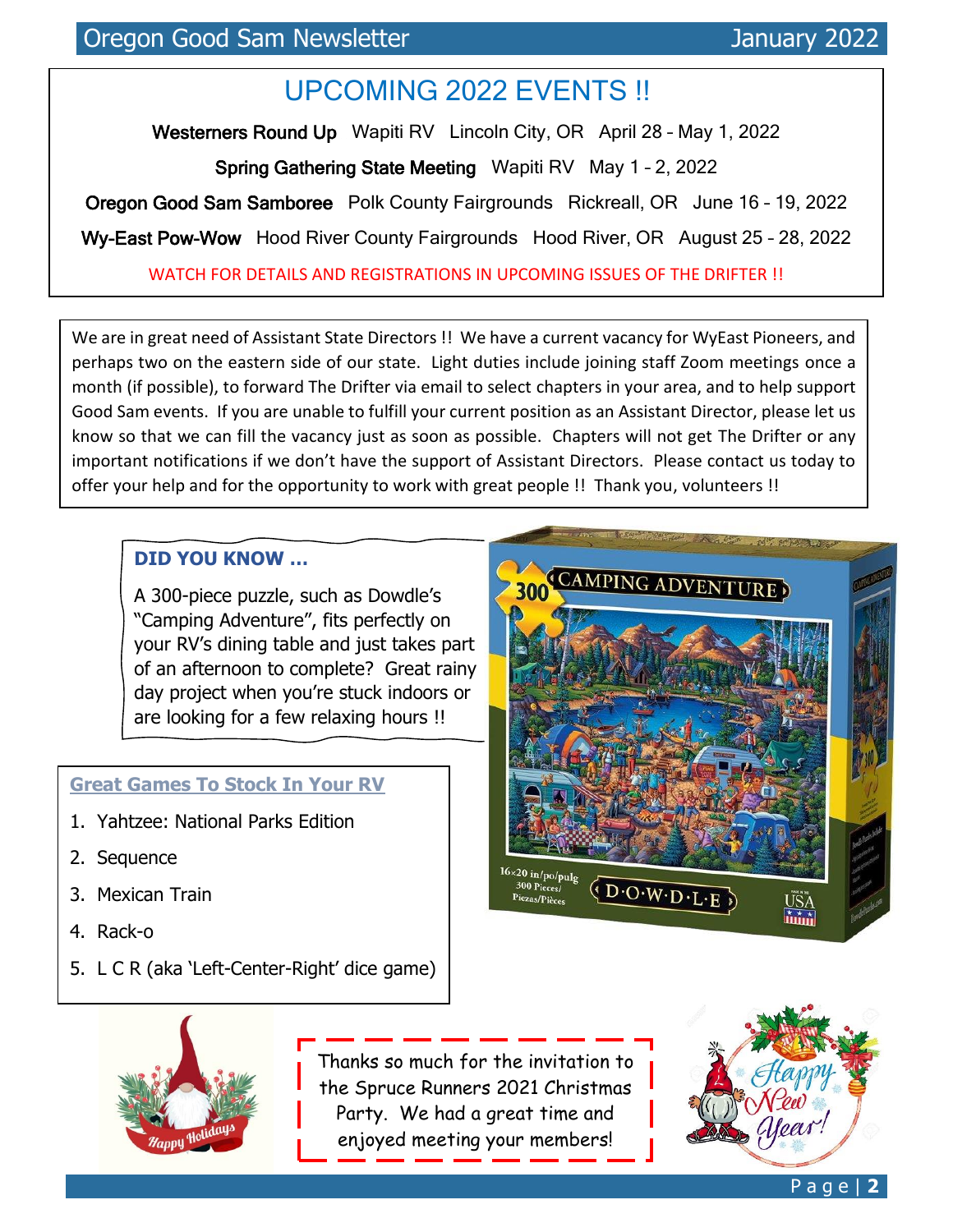# Oregon Good Sam Newsletter Manuary 2022

#### **CAMPING IN THE SNOW**

Winter camping is actually quite fun. The air is crisp, the campground is peaceful and there are no bugs! Plan for the best, but prepare for the worst, just to be safe. Items you should include are:

- Tire chains
- Weather band radio
- Extra blankets
- Extra warm clothing
- 5 gallons of drinking water in heated storage space
- A "white gas" camping stove (does not require propane, if you run out)
- Gasoline-powered generator
- Extra propane tanks
- Blow dryer to defrost pipes and tanks
- Emergency/RV GPS system
- Extra food
- Cash for unexpected fees or emergencies

#### **FOR FIRST TIME RV BUYERS**

and will be remaining the contract of the state of the person of the bed for games keep them organized After the initial expense of buying an RV, you're going to want to stock it with everything you'll need for a comfortable and successful camping trip. You may have items in your own home that are no longer used that can be transferred into your RV, such as kitchen gadgets, silverware, older pots and pans, towels, bedding, etc. Make yourself a list of everything you think your new RV needs and start shopping around your home! You'll be surprised as to how much money you can save by using items you already have. Goodwill is also a good source for used items, or economy stores such as Walmart will have reasonably priced new items for your home on wheels. Small plastic bins with lids that can be stored and rodent free. Two-drawer plastic storage organizers are great for outside compartment tool storage.



#### THE WINTER S'MORE

Gingerbread Cookies Hershey Chocolate Bars Roasted Marshmallows

#### **TAYLOR'S TIPS**

Relying on a companion (usually the wife) is crucial to make sure you get parked without wreaking havoc. This is stressful for everyone, but these tips will make it easier.

1. Get a good set of Walkie Talkies. This is much more effective and less stressful than yelling through an open window. They will also come in handy in other travel situations when cell service is spotty.

2. Take your time! This isn't a contest. Hopefully, drivers can get around you. If they get impatient, it's their problem, not yours. All campers must park, eventually!

3. Politely decline help from random campers. This only creates chaos and confusion when two or more people are directing.

4. Don't say "right" or "left." Instead, use "Drivers Side" and "Passengers Side." This makes things much clearer for everyone involved.

5. Trust your guide. If you are ever in doubt as to your guide's advice, just ask "Are you sure"? Generally, they can see the situation you are in better than you can.

6. Try not to have to park in the dark. It just adds more stress.

7. If they get you in safe and sound, be sure to thank your guide for a job well done!

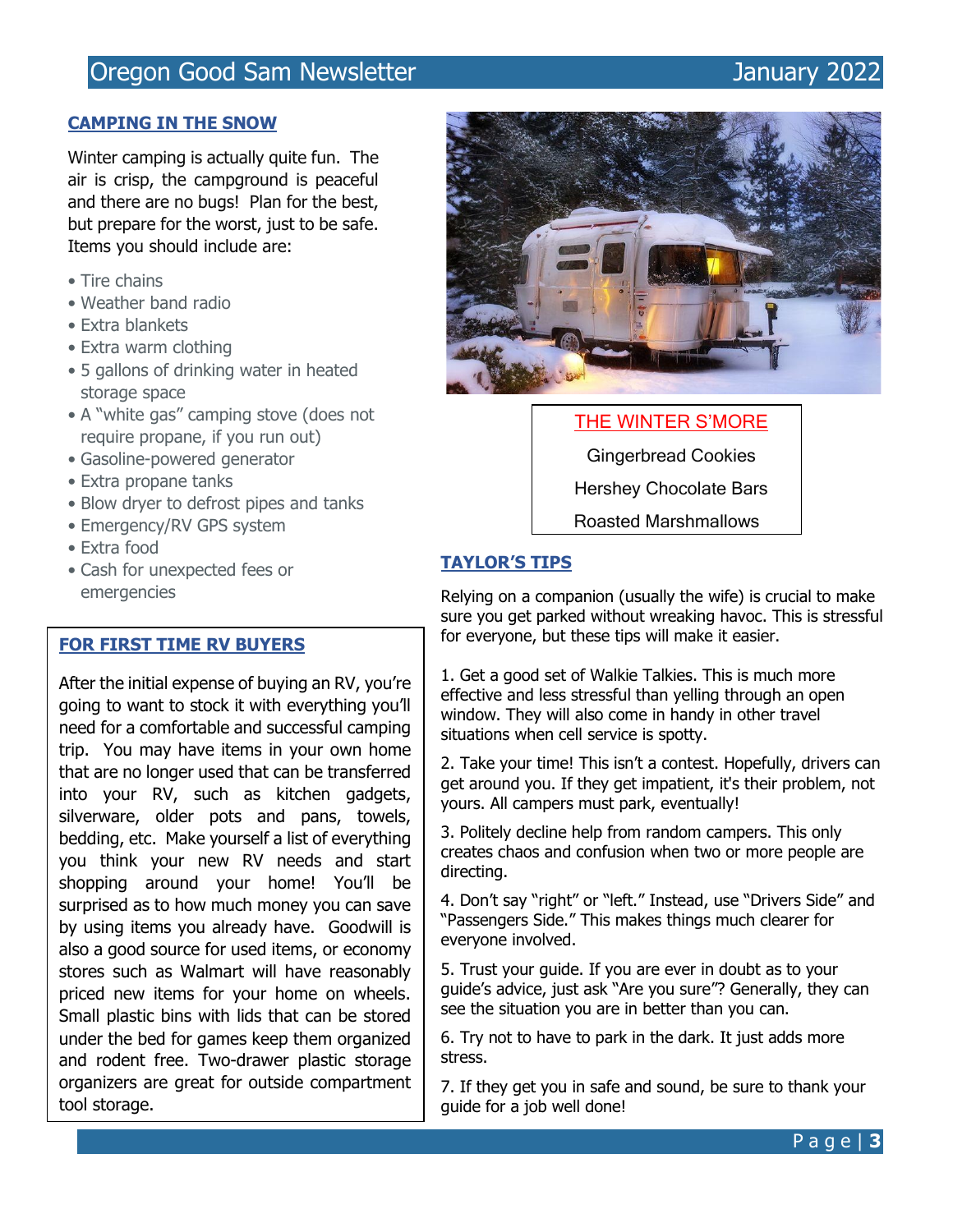# Oregon Good Sam Newsletter Manuary 2022

# $\sim$  CHAPTER NEWS  $\sim$



#### **Christmas Parties Held In December 2021**

LAYOVER SAMS CHRISTMAS LUNCHEON THURSDAY, DECEMBER 2nd OLD SPAGHETTI FACTORY CLACKAMAS

\*\*\*

POLK ABOUT SAMS FRIDAY, DECEMBER 10<sup>th</sup> HEE HEE ILLAHEE RV RESORT SALEM

\*\*\*

TRAVEL NUTS GOOD SAM SATURDAY, DECEMBER 11th LEGENDS BAR & GRILL MOLALLA

\*\*\*

SPRUCE RUNNERS SUNDAY, DECEMBER 19th BLACK BEAR DINER WILSONVILLE

If you'd like your chapters' special events mentioned here, please drop us a line! oregongoodsamdirector@outlook.com



Don Nedrow from Spruce Runners is convalescing at home following unexpected surgery.

**HOORAY FOR NEW MEMBERS !!**

POLK ABOUT SAMS AND OGS WELCOMES

**GREG BROWN & JASON CHAPPELL**

### CHAPTER ANNIVERSARIES

None reported

Please let us know when your chapter celebrates anniversaries!

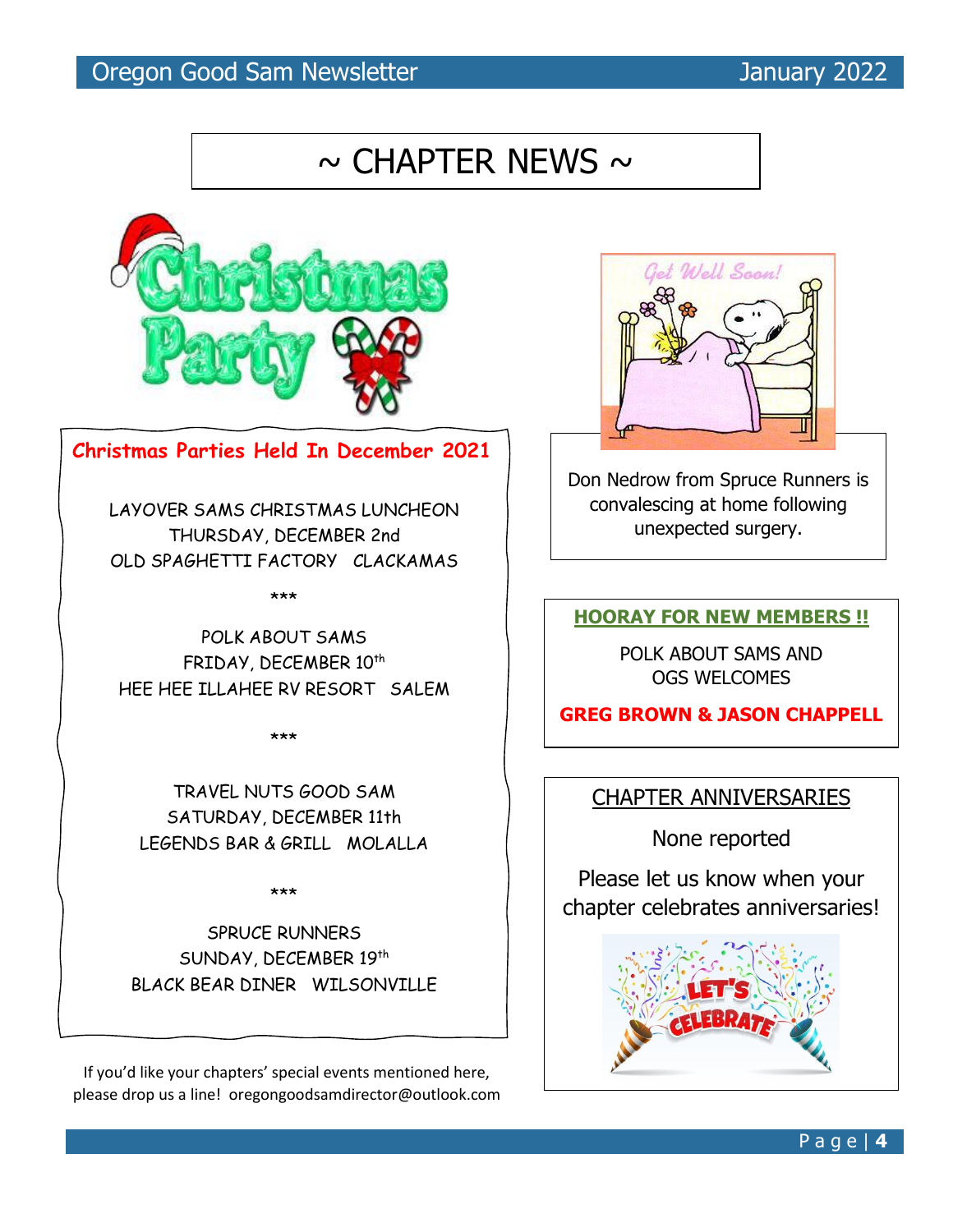# Oregon Good Sam Newsletter Manuary 2022





 Lynn Eugene Shumaker (spouse: Orvilliss, deceased), was born June 11, 1930 and passed away on November 16, 2021. He was a long-time member of Santiam Sams chapter and will be missed by his OGS friends and family.

> David Krause (spouse: LaZetta) passed away December 7, 2021, after a long illness. He was a member of Blue Mountain Good Sam chapter and will be remembered for the service he gave to his chapter and Oregon Good Sam. David will be missed for the trips he organized and his participation in past Samborees.

Gary Marino (spouse: Lynn) was born on August 23, 1943 and passed away on December 18, 2021. He was a former member of Layover Sams chapter and will be missed by his OGS friends and family.

…………………………………………………………………………………………



"Get at least eight hours of beauty sleep. Nine, if you're ugly".

Betty White, 12/31/2021 RIP



P a g e | **5**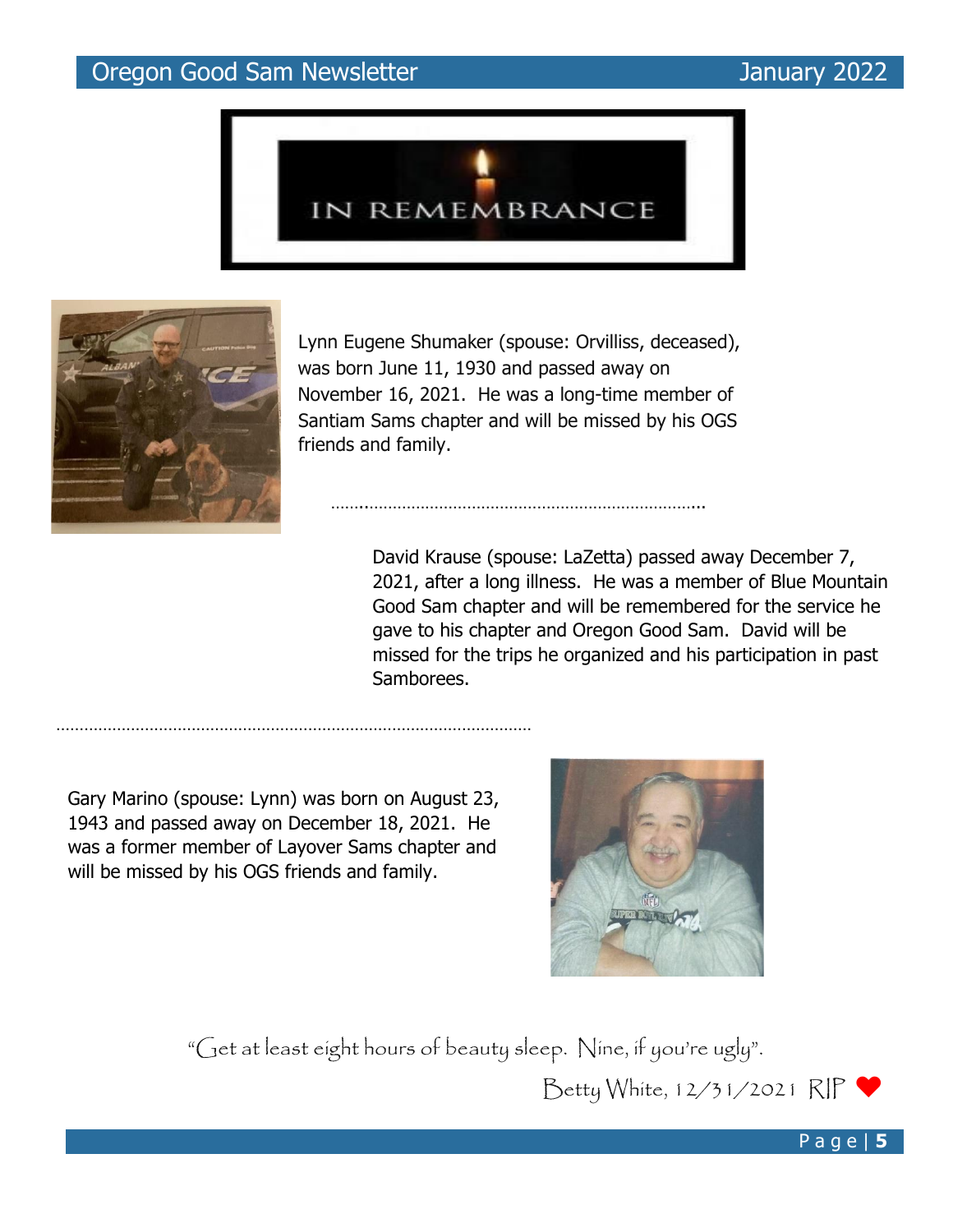#### **~ MEMORIAL NOTIFICATION FORM ~**

| * We welcome a solo photo of the deceased and a short obituary for The Drifter |
|--------------------------------------------------------------------------------|
| SEND FORM TO: DEE VEENENDAAL, OREGON GOOD SAM                                  |
| 38452 JASPER-LOWELL RD., FALL CREEK, OR 97438 541-913-6994                     |
|                                                                                |
| $\sim$ NEW CHAPTER MEMBER FORM $\sim$                                          |
|                                                                                |
|                                                                                |
|                                                                                |
|                                                                                |
|                                                                                |
|                                                                                |
|                                                                                |
|                                                                                |
| SEND FORM TO: DEE VEENENDAAL, OREGON GOOD SAM                                  |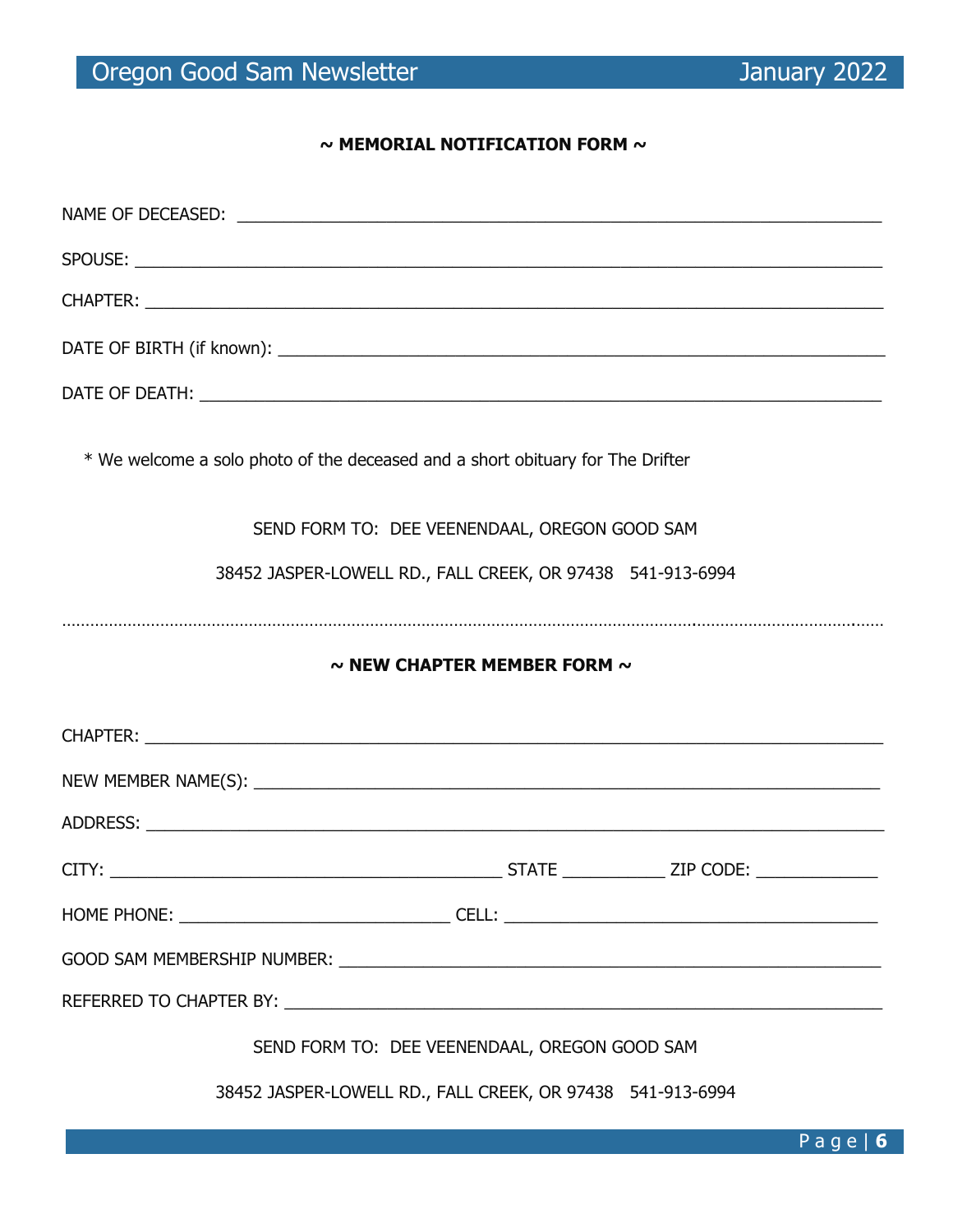If you would like an annual subscription of **The Drifter** sent to you via US Postal Service,

please enclose a check for \$25 payable to:

Oregon Good Sam

c/o Barbara Taylor

19319 SE Hwy 224

Damascus, OR 97089

(503) 810-7585

Please include the following information:

| Zip Code: ____________________ |
|--------------------------------|
|                                |
|                                |

If you would like to receive **The Drifter** via email, please contact your chapter president or secretary if they are not already forwarding it to you.

You may also access **The Drifter** via the Oregon Good Sam web site.

Oregon Good Sam Website: [www.oregongoodsam.org](http://www.oregongoodsam.org/)

Our Email: oregongoodsamdirector@outlook.com